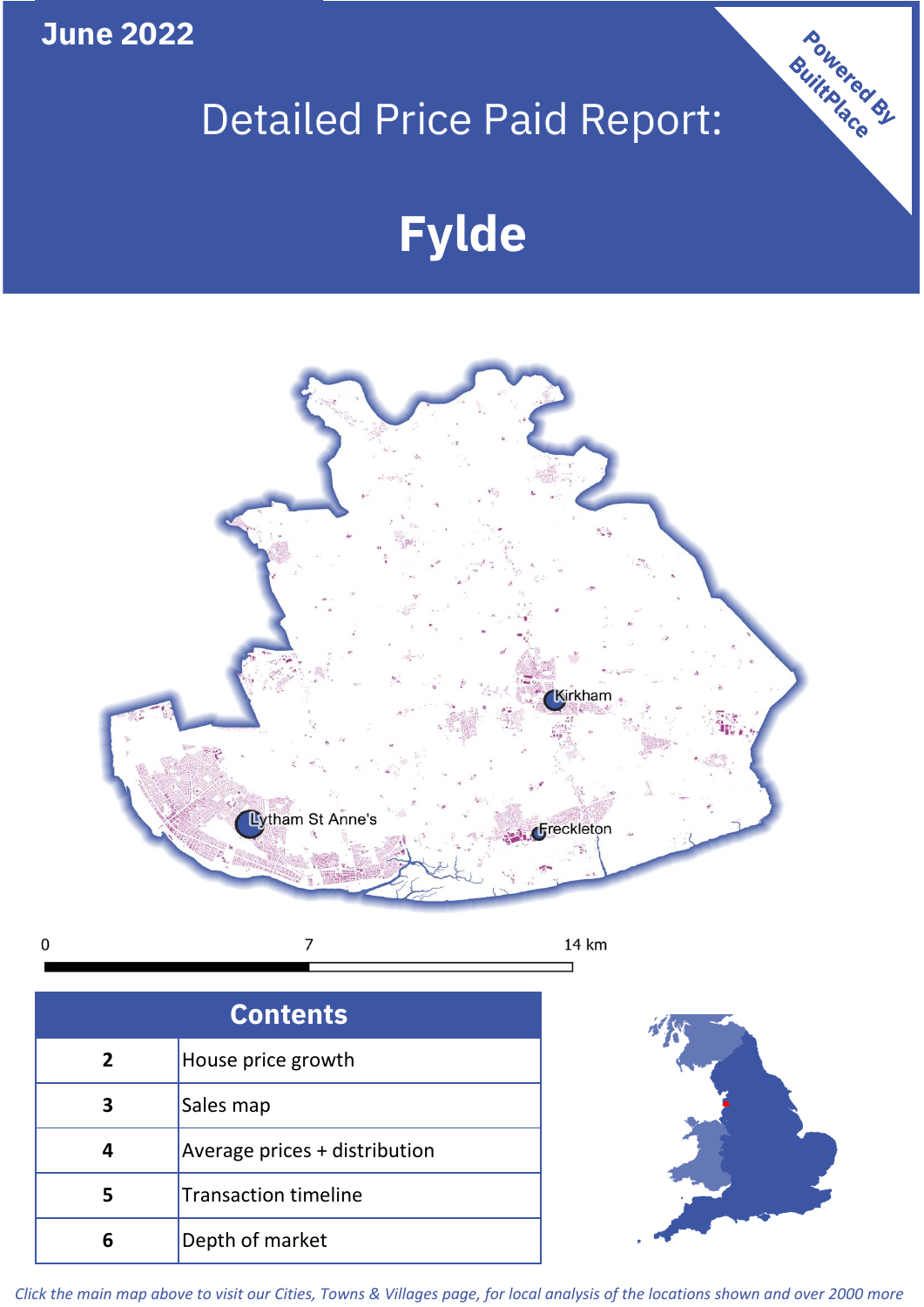## **Headline Data**

|                     | <b>Current level</b> | 3 month | <b>Annual</b> | 5 year  | 10 year |
|---------------------|----------------------|---------|---------------|---------|---------|
| <b>House prices</b> | £221,182             | 0.8%    | 3.4%          | 18.0%   | 31.9%   |
| <b>Transactions</b> | 1,677                | $-8.8%$ | 18.9%         | $-5.9%$ | 64.3%   |

# **House Price Growth (April 2022 data)**

#### *Annual Change in House Prices*



House prices in Fylde grew by 3.4% in the 12 months to April 2022 (based on 3-month smoothed data). By comparison national house prices grew by 10.7% and prices in the North West grew by 11.0% over the same period.

Fylde house prices are now 10.9% above their previous peak in 2007, compared to +36.0% for the North West and +52.9% across England.



#### *Year-To-Date Change in House Prices, December to April*

Local prices have grown by 1.2% in 2022 so far, compared to growth of 4.4% over the same period last year.

#### *Source: OS OpenData; UK House Price Index (Contains HM Land Registry data © Crown copyright)*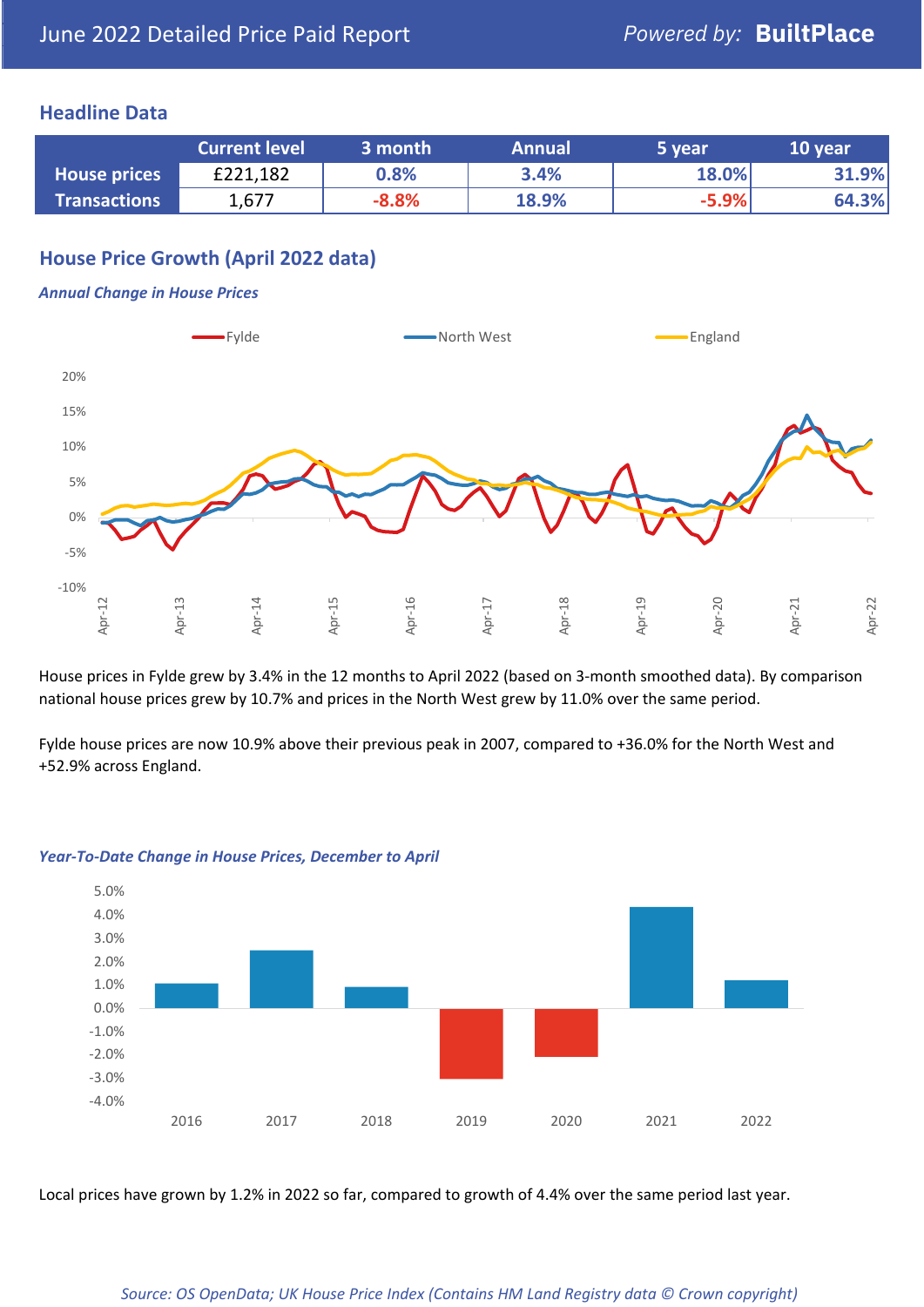# **House Price Map**

### *12 months to April 2022*



*Each point is one postcode, coloured by the average value relative to all sales in this local authority (price bands are LA-specific quintiles).*

# **Map Key**

| Min      | <b>Max</b> |                            |
|----------|------------|----------------------------|
| Up to    | £136,000   | 1st quintile / lowest 20%  |
| £136,000 | £180,000   | 2nd quintile               |
| £180,000 | £234,000   | 3rd quintile               |
| £234,000 | £323,000   | 4th quintile               |
| £323,000 | and over   | 5th quintile / highest 20% |

*Source: OS OpenData; UK House Price Index (Contains HM Land Registry data © Crown copyright)*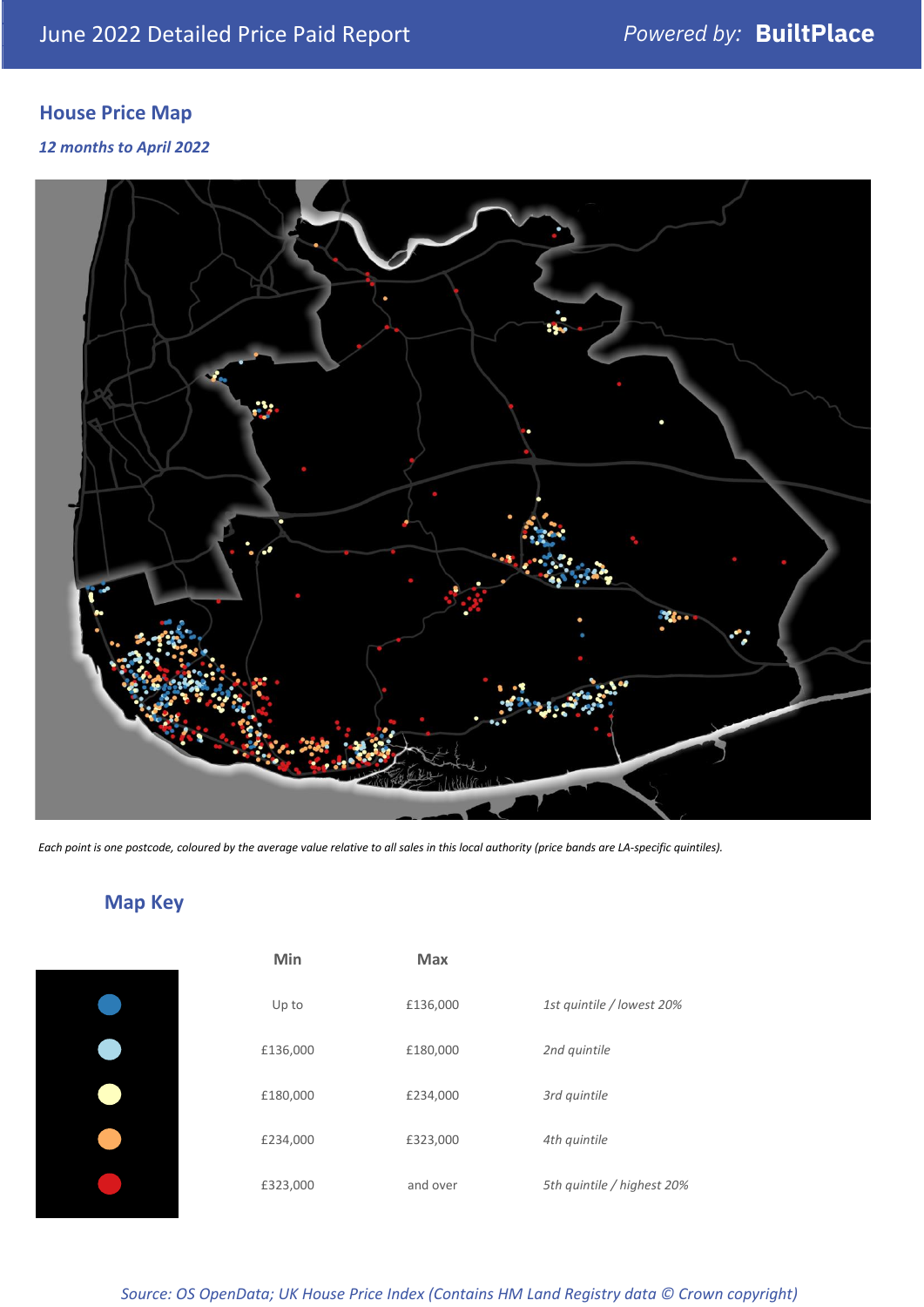# **Average House Price by Property Type**

#### *12 months to April 2022*



|                 | <b>New</b> | <b>Second hand</b> |  |  |
|-----------------|------------|--------------------|--|--|
| <b>Flat</b>     | £425,000   | £171,942           |  |  |
| <b>Terraced</b> | £132,061   | £230,264           |  |  |
| Semi-detached   | £176,500   | £232,460           |  |  |
| <b>Detached</b> | £228,410   | £367,150           |  |  |

# **House Price Distribution by Year**

*All properties, by price band and calendar year (2020 = year to date)*

|                    | 1997 | 2002 | 2007 | 2012 | 2017 | 2019 | 2020 |
|--------------------|------|------|------|------|------|------|------|
| <b>Under £100k</b> | 83%  | 55%  | 8%   | 15%  | 10%  | 9%   | 10%  |
| £100-200k          | 16%  | 34%  | 55%  | 53%  | 43%  | 38%  | 48%  |
| E200-300k          | 1%   | 8%   | 25%  | 22%  | 29%  | 28%  | 23%  |
| £300-400k          | 0%   | 2%   | 7%   | 6%   | 9%   | 13%  | 11%  |
| £400-500k          | 0%   | 0%   | 2%   | 3%   | 4%   | 5%   | 2%   |
| <b>£500k-1m</b>    | 0%   | 0%   | 2%   | 1%   | 3%   | 6%   | 5%   |
| £1-2m              | 0%   | 0%   | 0%   | 0%   | 0%   | 0%   | 1%   |
| <b>Over £2m</b>    | 0%   | 0%   | 0%   | 0%   | 0%   | 0%   | 0%   |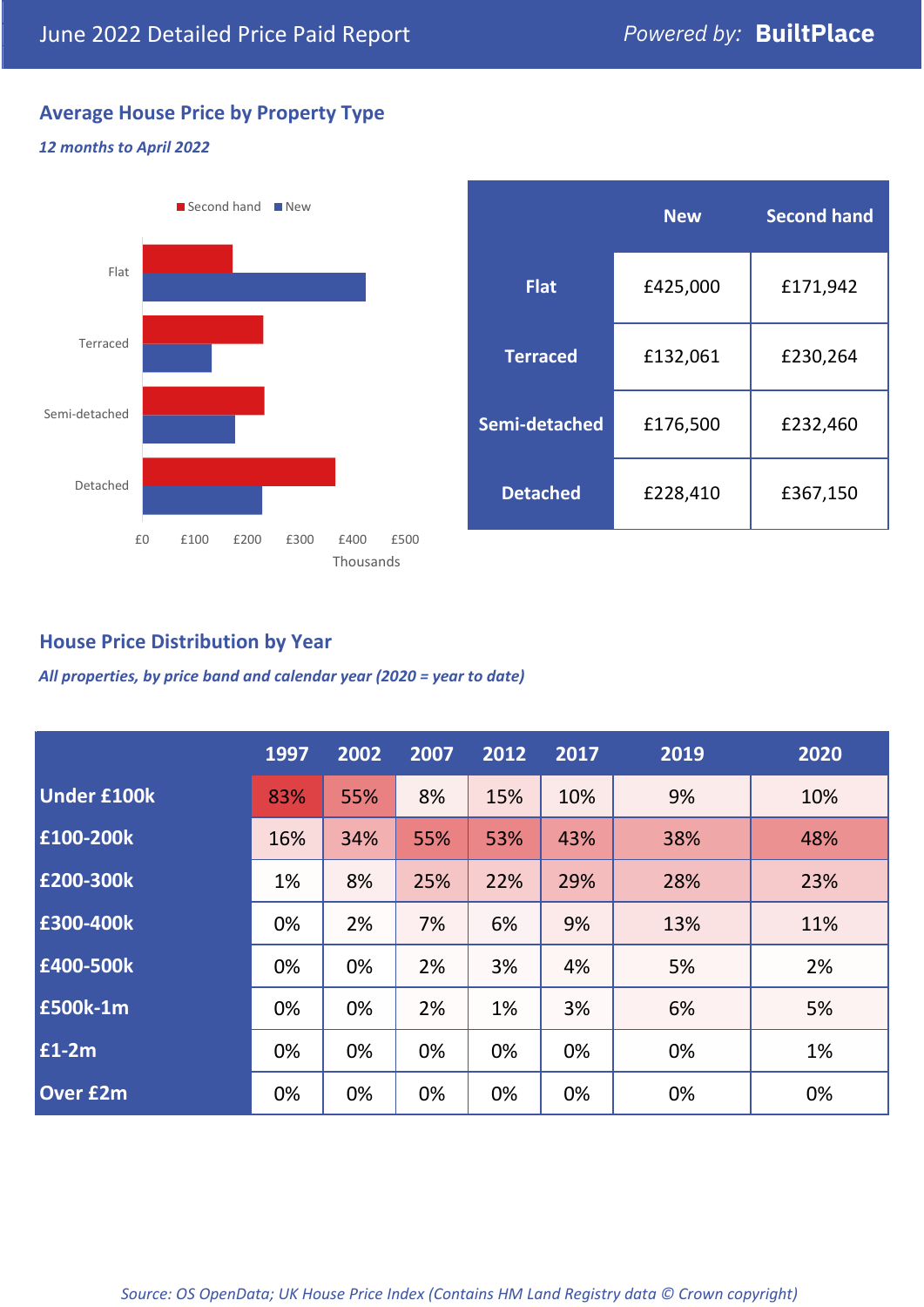# **Transactions (February 2022 data)**

*Annual Transactions, Indexed (2001-05 average = 100)*



There were 1,677 transactions in Fylde during the 12 months to February 2022. This is 79% of the average from 2001-05 and suggests activity is below pre-downturn levels.

Transactions in Fylde have grown by 14.2% since 2014, compared to changes of +3.4% for North West and -7.7% for England.



#### *Cash and New Build Sales as % of Total, by Year*

*Note: The data on this page EXCLUDES transactions identified as transfers under a power of sale/repossessions, buy-to-lets (where they can be identified by a mortgage), and transfers to non-private individuals - i.e. it comprises only Land Registry 'A' data.*